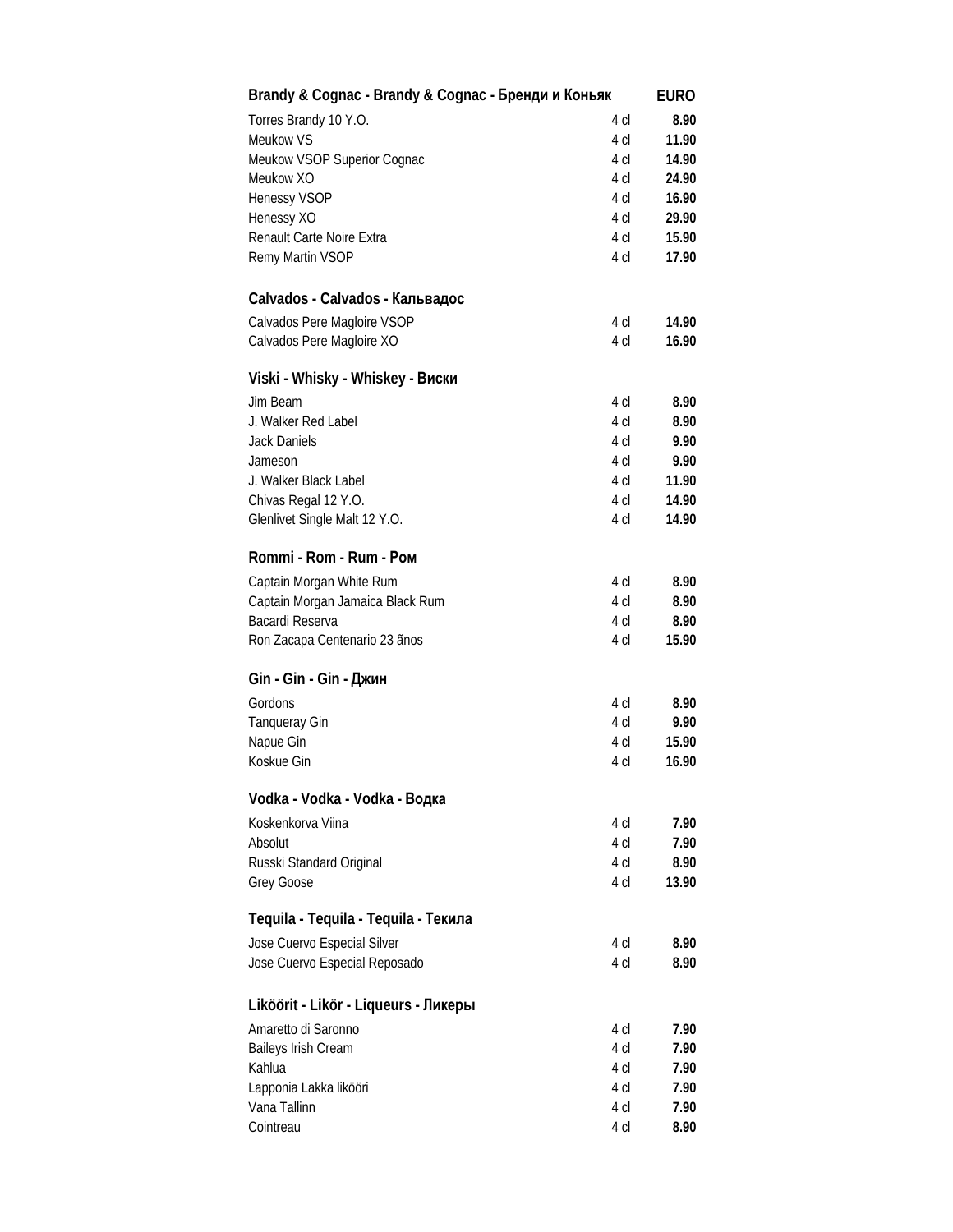| Digestiivit - Digestif - Digestif - Дижестив                  |                 | <b>EURO</b> |
|---------------------------------------------------------------|-----------------|-------------|
| Jaloviina                                                     | 4 cl            | 7.90        |
| Jägermeister                                                  | 4 cl            | 7.90        |
| Koskenkorva Lakritsi                                          | 4 cl            | 7.90        |
| Koskenkorva Minttu                                            | 4 cl            | 7.90        |
| Koskenkorva Salmiakki                                         | 4 <sub>cl</sub> | 7.90        |
| Aalborg Jubilaeums Akvavit                                    | 4 cl            | 8.90        |
| Fernet Branca                                                 | 4 <sub>cl</sub> | 8.90        |
| Sambuca Vaccari                                               | 4 cl            | 8.90        |
| Pernod                                                        | 4 cl            | 8.90        |
| Siiderit - Cider - Cider - Сидр                               |                 |             |
| Upcider Pear 4,7% (Suomi / Finland)                           | 0,331           | 7.90        |
| Hartwall Original Long drink 5,5% (Suomi / Finland)           | 0,331           | 7.90        |
| Strongbow 5% (Englanti / England)                             | 0,331           | 9.50        |
| Oluet - Öl - Beer - Пиво                                      |                 |             |
| Lapin Kulta Pure 4,5% (Suomi / Finland)                       | 0,4             | 9.00        |
| Heineken 5% (Hollanti / Netherlands)                          | 0,4             | 9.50        |
| N on-alcoholic Beer 0,0% (Bavaria / Krombacher Pils)          | 0,331           | 6.00        |
| Sol 4,5% (Mexico / Mexico)                                    | 0,331           | 8.90        |
| Krusovice Cerne (tumma) 3,8% (Tsekki / Czech)                 | 0,51            | 10.90       |
| Krusovice Imperial (vaalea) 5% (Tsekki / Czech)               | 0,51            | 11.90       |
| Erikoisoluet - Special öl - Craft beer - Крафтовое пиво       |                 |             |
| Lahden Erikois IPA 4,7% (Suomi)                               | 0,331           | 9.50        |
| Hedelmäinen ja voimakkaasti humaloitu täysmallasolut          |                 |             |
| Lahden Erikois Vehnä 5% (Suomi)                               | 0,331           | 9.50        |
| Reilusti samea ja hedelmäinen saksalaistyylinen Hefeweizen    |                 |             |
| Lahden Erikois Neipa 5,5% (Suomi)                             | 0,331           | 9.90        |
| Pehmeä, aromivetoinen ja runsas hedelmäinen olut              |                 |             |
| Galaxy Pils 5,3%                                              | 0,331           | 11.50       |
| Stadin Panimo (Helsinki - Suomi)                              |                 |             |
| Raikkaan humalainen makunäytelmä / Pils with the fresh flavor |                 |             |